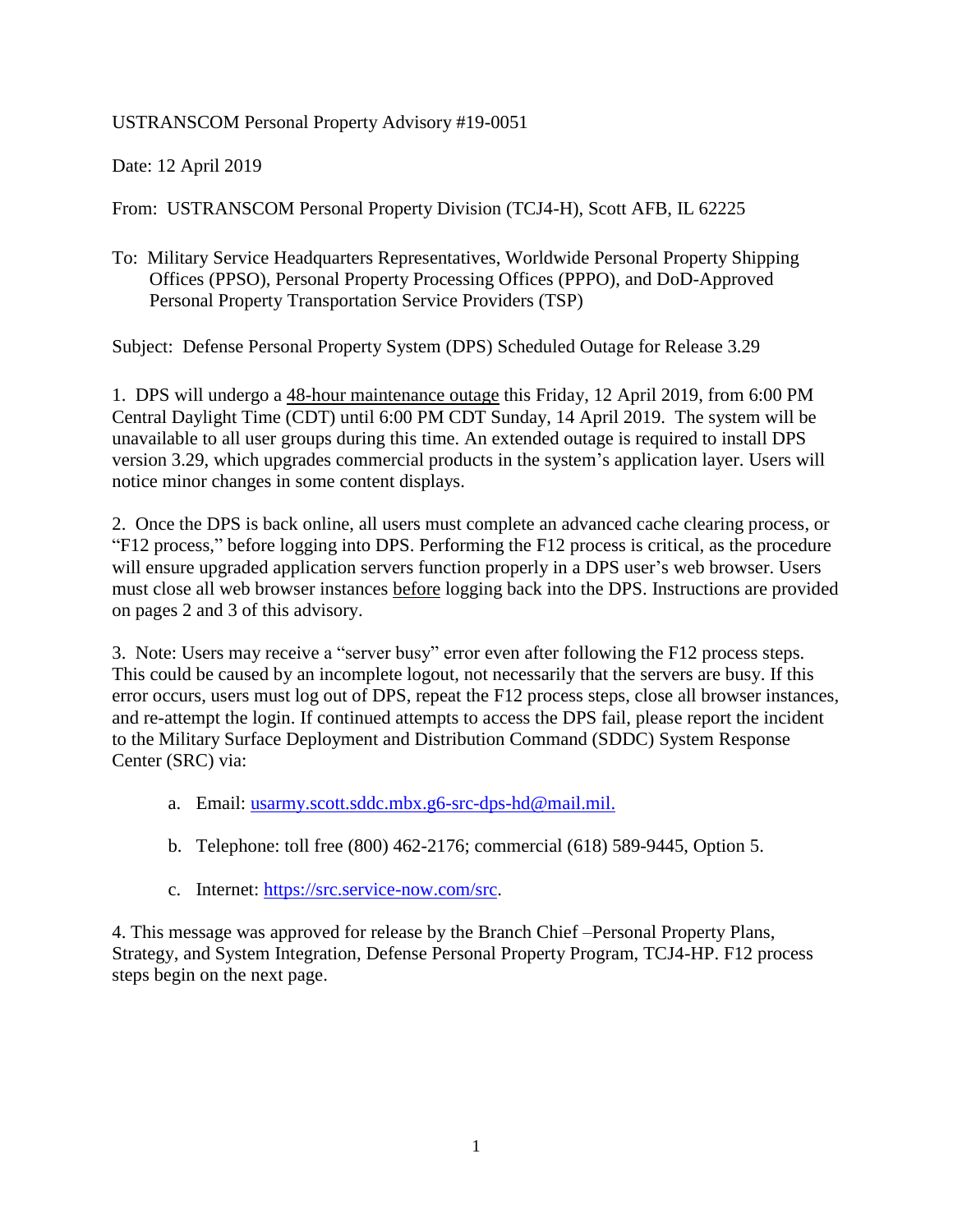## **F12 Process (Advanced Cache Clearing Process for DPS)**

Step 1: Navigate to *[https://eta.sddc.army.mil](https://eta.sddc.army.mil/)*. See below.



Step 2. Click **F12** on your keyboard, or select "Developer Tools" under *Tools.* See below.

|                                                                                                                             |                        |                                  |                                                        |                                                                                                                                                                |                        |                                                                                                           |  |                                                                                                                                                                              |  |               |                                                                                                        | $\infty$<br>$\alpha$<br>$\sim$ |
|-----------------------------------------------------------------------------------------------------------------------------|------------------------|----------------------------------|--------------------------------------------------------|----------------------------------------------------------------------------------------------------------------------------------------------------------------|------------------------|-----------------------------------------------------------------------------------------------------------|--|------------------------------------------------------------------------------------------------------------------------------------------------------------------------------|--|---------------|--------------------------------------------------------------------------------------------------------|--------------------------------|
| œ.<br>What was sent away will think the technical                                                                           |                        |                                  |                                                        |                                                                                                                                                                |                        |                                                                                                           |  |                                                                                                                                                                              |  | - A d. Search |                                                                                                        | 998.<br>$D = 1$                |
| E ETA 550 Portel +4.8                                                                                                       |                        |                                  |                                                        |                                                                                                                                                                |                        |                                                                                                           |  |                                                                                                                                                                              |  |               |                                                                                                        |                                |
| File Edit View Favorites, Tools Help                                                                                        |                        |                                  |                                                        |                                                                                                                                                                |                        |                                                                                                           |  |                                                                                                                                                                              |  |               |                                                                                                        |                                |
| (a) IS Tracella (E) DPS SDDC-Senior Branch. (E) Cours (E) DIA (E) IRA (E) Sidnet (E) Take (E) Hall Collary *                |                        |                                  |                                                        |                                                                                                                                                                |                        |                                                                                                           |  |                                                                                                                                                                              |  |               |                                                                                                        |                                |
| $T\mathbf{A}$ Transportation                                                                                                |                        |                                  |                                                        |                                                                                                                                                                |                        |                                                                                                           |  |                                                                                                                                                                              |  |               |                                                                                                        |                                |
|                                                                                                                             |                        |                                  |                                                        |                                                                                                                                                                |                        |                                                                                                           |  |                                                                                                                                                                              |  |               |                                                                                                        |                                |
|                                                                                                                             |                        |                                  |                                                        |                                                                                                                                                                |                        |                                                                                                           |  |                                                                                                                                                                              |  |               |                                                                                                        |                                |
|                                                                                                                             |                        | man ing it Calcumentation of all |                                                        |                                                                                                                                                                |                        |                                                                                                           |  |                                                                                                                                                                              |  |               |                                                                                                        |                                |
| Login                                                                                                                       |                        |                                  | You are accessing ETA @ https://shunkburmy.volt (WEEZ) |                                                                                                                                                                |                        |                                                                                                           |  |                                                                                                                                                                              |  |               |                                                                                                        |                                |
| Gall acced got scussed                                                                                                      |                        |                                  |                                                        |                                                                                                                                                                |                        | Types off your Page ag Blucker before begins in, (This have for Hotelpillers to furthelf your up blocker. |  |                                                                                                                                                                              |  |               |                                                                                                        |                                |
|                                                                                                                             |                        |                                  |                                                        |                                                                                                                                                                |                        | All lines resultanced in ETA are in Contral Streetfeet Total Contrast trackets show indust notes.         |  |                                                                                                                                                                              |  |               |                                                                                                        |                                |
|                                                                                                                             |                        |                                  |                                                        |                                                                                                                                                                | Ea DOD Security Server |                                                                                                           |  |                                                                                                                                                                              |  |               |                                                                                                        |                                |
| This system cancel is information which must                                                                                |                        |                                  |                                                        |                                                                                                                                                                |                        | PROVIDED FOR USS-AUTHORIZED USE DNLY.                                                                     |  | YOU ARE ACCESSING A U.S. GOVERNMENT (USG) INFORMATION SYSTEM (IS) THAT IS                                                                                                    |  |               |                                                                                                        |                                |
| the powerstall MW Art 140 21, Tar Avey<br>Primary Program. Dogor beard at Dahamat                                           | 1,911                  |                                  | <b>EPT UNKIN MAINFORTH CUSAIN</b>                      |                                                                                                                                                                |                        |                                                                                                           |  | By using this 15 (which listudes any device attached to this 15), you consent to the following                                                                               |  |               | ting at 9.000 AM COTT for readmissionist, the opposition your patriordation be continued by Joseph Rd. |                                |
| Elefti Shoreles MBS 13, Doll-Printey                                                                                        |                        |                                  |                                                        | canditions)                                                                                                                                                    |                        |                                                                                                           |  |                                                                                                                                                                              |  |               |                                                                                                        |                                |
| Program The Frience Act of 1974 as operated<br>skiplics, said it is few DWA of the Delis PYX306.                            |                        |                                  |                                                        |                                                                                                                                                                |                        |                                                                                                           |  | + The USG rootinely intercepts and monitors commenications on this IS for purposes                                                                                           |  |               |                                                                                                        |                                |
| Am necessity, Inc. Missiles,<br>If next to preturbel or private set information<br>chemistra police in Gardon alla basea e- |                        |                                  |                                                        | including, but not limited to, penetration testing, COMSEC monitoring, network<br>operations and defense, personnel misconduct (PH), taw enforcement (LE), and |                        |                                                                                                           |  |                                                                                                                                                                              |  |               |                                                                                                        |                                |
|                                                                                                                             |                        |                                  |                                                        |                                                                                                                                                                |                        | countertrialligence (CI) investigations.                                                                  |  |                                                                                                                                                                              |  |               |                                                                                                        |                                |
|                                                                                                                             |                        |                                  |                                                        |                                                                                                                                                                |                        |                                                                                                           |  | . At any three, the USG may limpect and selze data stored on this IS.                                                                                                        |  |               |                                                                                                        |                                |
| <b>ISALUTE   AND IN THE 1999</b>                                                                                            |                        |                                  |                                                        |                                                                                                                                                                |                        |                                                                                                           |  | Communications using, or data stored on, this Its are not private, are subject to rootine<br>monitoring, interception, and search, and may be disclosed or used for any USG- |  |               |                                                                                                        |                                |
|                                                                                                                             |                        |                                  |                                                        |                                                                                                                                                                | authorized purpose.    |                                                                                                           |  |                                                                                                                                                                              |  |               |                                                                                                        |                                |
|                                                                                                                             |                        |                                  |                                                        |                                                                                                                                                                |                        | USG Interests-not for your personal benefit or privacy.                                                   |  | . This its includes security measures (e.g., authentication and access controls) to protect                                                                                  |  |               |                                                                                                        |                                |
|                                                                                                                             |                        |                                  |                                                        |                                                                                                                                                                |                        |                                                                                                           |  | - Notwithstanding the above, using this IS does not constitute consent to PM, LE or CT                                                                                       |  |               |                                                                                                        |                                |
| DOM Pastorer<br>Debugaer                                                                                                    | Nebusik <sup>1</sup> F | <b>Feltomance</b>                | Memory                                                 | <b>Tradeton</b>                                                                                                                                                |                        |                                                                                                           |  |                                                                                                                                                                              |  |               |                                                                                                        | 7.8                            |
|                                                                                                                             | T - Cortent type       |                                  |                                                        |                                                                                                                                                                |                        |                                                                                                           |  |                                                                                                                                                                              |  |               |                                                                                                        | Pont (Ciria P)                 |
| Nome:                                                                                                                       |                        | <b>BaseR/</b>                    |                                                        |                                                                                                                                                                |                        | Industry /                                                                                                |  |                                                                                                                                                                              |  |               |                                                                                                        |                                |
| Falls                                                                                                                       | Photometic Mathold     | Drattplan                        | Denised bype                                           | <b>Faurund</b>                                                                                                                                                 | Times:                 | <b>Type:</b>                                                                                              |  |                                                                                                                                                                              |  |               | Healey Body Peterstein Cookie: Timings                                                                 |                                |
| StyleShaem.com                                                                                                              | HTTPS:<br><b>CITT</b>  | 330                              | text/cer                                               | draw cachai-                                                                                                                                                   | $-10.4$                |                                                                                                           |  |                                                                                                                                                                              |  |               | The resource is selected.                                                                              |                                |
| Integrate contemporary to a contemporary the meeting.                                                                       |                        | $\sim$                           |                                                        |                                                                                                                                                                |                        |                                                                                                           |  |                                                                                                                                                                              |  |               |                                                                                                        |                                |
|                                                                                                                             |                        |                                  |                                                        |                                                                                                                                                                |                        |                                                                                                           |  |                                                                                                                                                                              |  |               |                                                                                                        |                                |
|                                                                                                                             |                        |                                  |                                                        |                                                                                                                                                                |                        |                                                                                                           |  |                                                                                                                                                                              |  |               |                                                                                                        |                                |
|                                                                                                                             |                        |                                  |                                                        |                                                                                                                                                                |                        |                                                                                                           |  |                                                                                                                                                                              |  |               |                                                                                                        |                                |
|                                                                                                                             |                        |                                  |                                                        |                                                                                                                                                                |                        |                                                                                                           |  |                                                                                                                                                                              |  |               |                                                                                                        |                                |
|                                                                                                                             |                        |                                  |                                                        |                                                                                                                                                                |                        |                                                                                                           |  |                                                                                                                                                                              |  |               |                                                                                                        |                                |
|                                                                                                                             |                        |                                  |                                                        |                                                                                                                                                                |                        |                                                                                                           |  |                                                                                                                                                                              |  |               |                                                                                                        |                                |
|                                                                                                                             |                        |                                  |                                                        |                                                                                                                                                                |                        |                                                                                                           |  |                                                                                                                                                                              |  |               |                                                                                                        |                                |
|                                                                                                                             |                        |                                  |                                                        |                                                                                                                                                                |                        |                                                                                                           |  |                                                                                                                                                                              |  |               |                                                                                                        |                                |
| 0.6 travelamed                                                                                                              |                        |                                  |                                                        |                                                                                                                                                                |                        |                                                                                                           |  |                                                                                                                                                                              |  |               |                                                                                                        |                                |
| C Berger<br>7 Inquirity                                                                                                     | 343444                 |                                  |                                                        |                                                                                                                                                                |                        |                                                                                                           |  |                                                                                                                                                                              |  |               |                                                                                                        |                                |